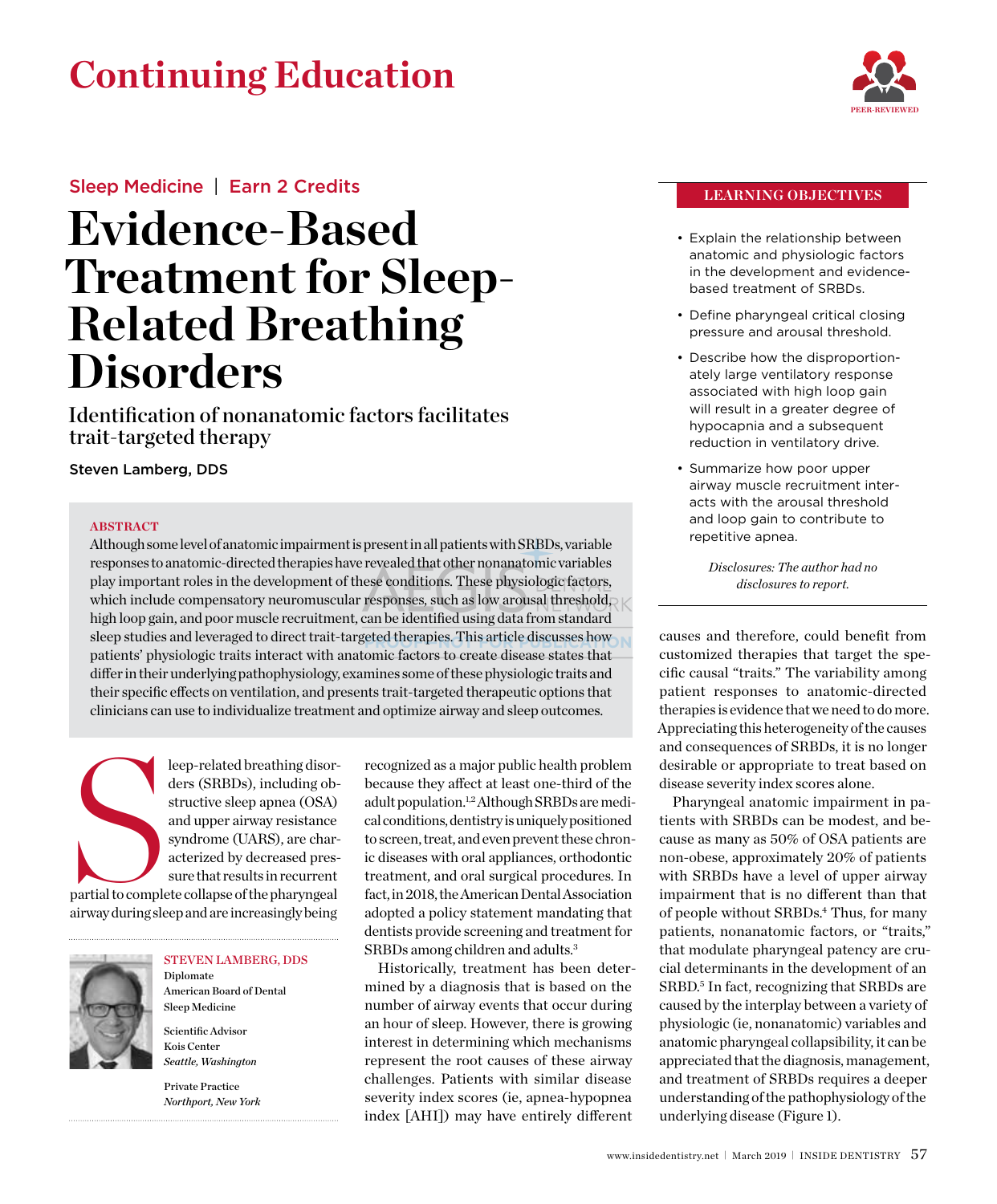Dentists have been anatomically phenotyping patients by identifying structural deficiencies associated with sleep-related breathing disorders, such as high body mass index, retrognathic mandible, maxillary hypoplasia, high-arched palate, obstructed nasal passageways, tongue position, hyoid bone level, and various cephalometric and conebeam computed tomography data points.<sup>6</sup> Beyond anatomic variables, which are the biggest causal factors of SRBDs, the literature reveals that approximately 69% of affected patients have at least one nonanatomic trait that contributes a variable influence to their airway function.5,7 These physiologic traits include compensatory neuromuscular responses, such as arousal threshold, loop gain, and muscle recruitment. The nonanatomic contributors become less significant as the anatomy becomes more deficient and more significant as the anatomy becomes closer to normalized.

Previously available treatments only targeted a single trait; however, data quantifying these airway challenges can now be extracted from standard overnight sleep studies, which helps clinicians efficiently select between appropriate therapies to arrive at the most successful treatment. A clear understanding of each of the trait targets, how the data is collected, and which treatments show promise is the basis of precision treatment.

#### Pharyngeal Critical Closing Pressure

Pharyngeal collapsibility refers to how likely the pharynx is to collapse at a given pressure. The gold standard measurement of

pharyngeal collapsibility is called the pharyngeal critical closing pressure (Pcrit), which is measured in cm  $\rm H_2O$  (Figure 2). Pcrit is an objective measurement of upper airway collapsibility—an important pathogenetic factor in OSA. It is desirable to have a Pcrit that is very low (ie, a negative number). When a patient's Pcrit is "reduced" or "lowered," it means that it has become a negative number of greater magnitude, and therefore, a larger pressure drop is required to collapse the airway. The higher the Pcrit value (ie, a negative number with lesser magnitude or a positive number), the more easily the pharynx will collapse. The lower the Pcrit value, the better.

When atmospheric pressure is  $0 \text{ cm H}_2\text{O}$ , a normal, healthy airway can withstand a pressure of -8 to -10 cm  $\rm H_2O$  before it collapses. It is normal to have pharyngeal pressure drop during inspiration. If a person's Pcrit increases above -8 cm  $\rm H_2O$  (ie, to a negative number of lesser magnitude or a positive number) and airway pressures fall below Pcrit during inspiration (ie, typically -8 to -10 cm  $\rm H_2O$ ), the airway can collapse.<sup>8,9,10</sup>

Apneic patients tend to have a Pcrit above  $0$  cm  $\rm H_2O$  and patients who predominantly experience hypopneas usually have a Pcrit of 0 to -4 cm  $\rm H_2O.$  Generally, individuals who snore will have a Pcrit of  $-4$  to  $-6$  cm  $H_2O$ , whereas UARS patients have a Pcrit of -2 to  $-6 \text{ cm H}_2\text{O}^{8,9,10,11}$ 

Effective therapy requires a lowering of the patient's Pcrit to below whatever the airway pressure maximally drops to during inspiration. Therefore, clinicians need to quantify the baseline Pcrit in order to make rational treatment choices. A Pcrit above -5 cm  $\rm H_2O$ 







reflects anatomic compromise. Anatomicdirected therapies, including surgical intervention, continuous positive airway pressure (CPAP) therapy, oral appliance therapy, weight loss, and positional therapy all have an impact on a patient's Pcrit value. Selecting and combining therapeutic choices that lower the Pcrit to at least -8 to -10 cm  $\rm H_2O$  will maintain a patent airway.5,8

Changing from sleeping with the mouth open to sleeping with the mouth closed lowers Pcrit by approximately  $4 \text{ cm H}_2\text{O}^{12}\text{A}10\%$ weight loss can lower Pcrit by 2 to 4 cm  $\rm H_2O$ , whereas a 17% weight loss can lower it by 7.5 cm  $\rm H_2O.$  In combination, mouth taping and minimal weight loss can lower Pcrit by 6 cm  $\rm H_{2}O$ . Oral appliance therapy can decrease a patient's Pcrit by 2.3 to 4 cm  $\rm H_2O$ , upper airway surgery can decrease it by approximately  $3.3 \text{ cm H}_2\text{O}$ , and positional therapy (eg, supine avoidance) can decrease it by 2.2 cm  $\rm H_2O.$  In addition, surfactants may decrease Pcrit by 1.75 cm  $\rm H_2O^{5}$ 

Algorithms have recently been developed that enable flow data from a standard polysomnogram (PSG) to be used to directly quantify Pcrit values without a catheter.<sup>9,13</sup>

#### Arousal Threshold

During sleep, the respiratory centers in the brain stem track mechanical constraints (eg, low lung volumes, pharyngeal negative pressure, resistance to airflow) and gas exchange abnormalities (eg, oxygen, pH, carbon dioxide changes), which can trigger arousal. To respond to these derangements in mechanics or gas exchange, a specific threshold of increased respiratory effort is associated with the occurrence of an arousal (Figure 3).

The respiratory arousal threshold is defined as the intrathoracic pressure level at which a given individual has an arousal. Some patients have a high arousal threshold (ie, they sleep through major stimuli), and other patients have a low arousal threshold (ie, they wake up easily). The respiratory arousal threshold is the nadir pressure immediately prior to cortical arousal.

Repetitive arousals perpetuate disturbances in the levels of blood gases and cause sleep fragmentation and deprivation. They also promote cyclical breathing and prevent the establishment and maintenance of more stable, deeper stages of sleep. Most importantly, the change from being asleep to being awake increases basal chemoreflex drive and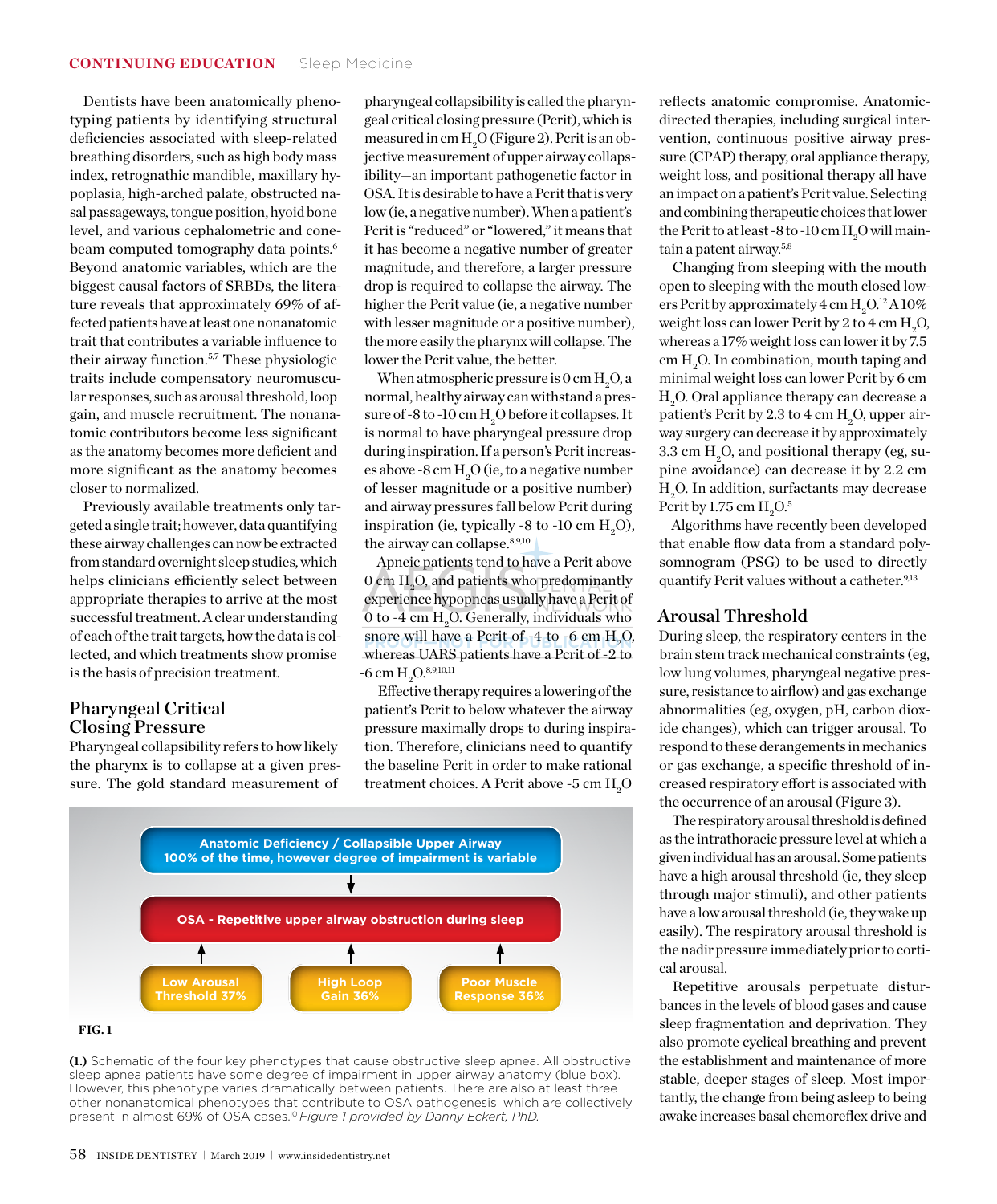sensitivity. Arousals from obstructive events can result in a greater degree of hyperventilation that in turn, can lead to hypocapnia and a reduction in ventilatory drive, including the drive to upper airway dilator muscles. In this manner, arousals may perpetuate successive obstructions. The surges of sympathetic neural activity and fragmented sleep associated with arousals can also contribute to cardiovascular disease, metabolic disorders, and neurocognitive deficits.14 Strategies to reduce the incidence of arousals in these patients may allow for more stable breathing during sleep.

Although most respiratory events are associated with a cortical arousal, and arousals have been considered crucial to reopen the upper airway following a respiratory event in OSA, airway reopening can occur without an arousal as a result of other physiologic functions.

Roughly one-third of OSA patients have a low arousal threshold and may be candidates for targeted therapy.10 Patients whose OSA is predominantly associated with nonrapid eye movement sleep have greater decreases in ventilation and dynamic changes of PaCO $_{\rm 2}$  during the transition from being awake to this stage of sleep. This finding may be helpful in identifying the clinical subgroup that should undergo treatment to stabilize ventilatory control by raising arousal threshold.15

A pharmacologic approach to raising the arousal threshold has been suggested for the low arousal threshold subgroup. Certain medications can be effective in raising the arousal threshold and thus, allowing the accumulation of respiratory stimuli to reach a magnitude sufficient to activate the dilator muscles without triggering arousal.13 This treatment involves the administration of a non-myorelaxant hypnotic, such as eszopiclone (eg, Lunesta), which can increase the respiratory arousal threshold by 4 to 5 cm  $\rm H_2O^{16}$  Although studies have found that raising arousal threshold improves AHI scores in some patients, raising the arousal threshold in patients with unresponsive upper airway dilators may be deleterious because hypoxemia could occur prior to arousal from sleep.

With new algorithms, flow data obtained from a standard PSG can be used to directly quantify arousal threshold without a catheter.13,17,18 Alternatively, short respiratory event duration is an indicator of low arousal threshold.









**(2.)** There is a decrease in ventilation when patients transition from being awake to asleep, and increased collapsibility due to deficient anatomy can keep the ventilation below the demand. Lowering Pcrit increases ventilation to keep pace with demand. **(3.)** A low arousal threshold is undesirable because the premature arousals prevent the body from building up a healthy respiratory drive. Elevating the arousal threshold prevents early activation of the sympathetic nervous system and sleep fragmentation. **(4.)** Lower loop gain is desirable because it keeps the ventilatory demand in a narrower, more stable range. **(5.)** Increasing the muscle responsiveness has a stabilizing effect on the airway by preventing arousals and shortening the duration of obstructive events. *Figure 2 through Figure 5 provided by Robert Owens MD, University of California, San Diego.*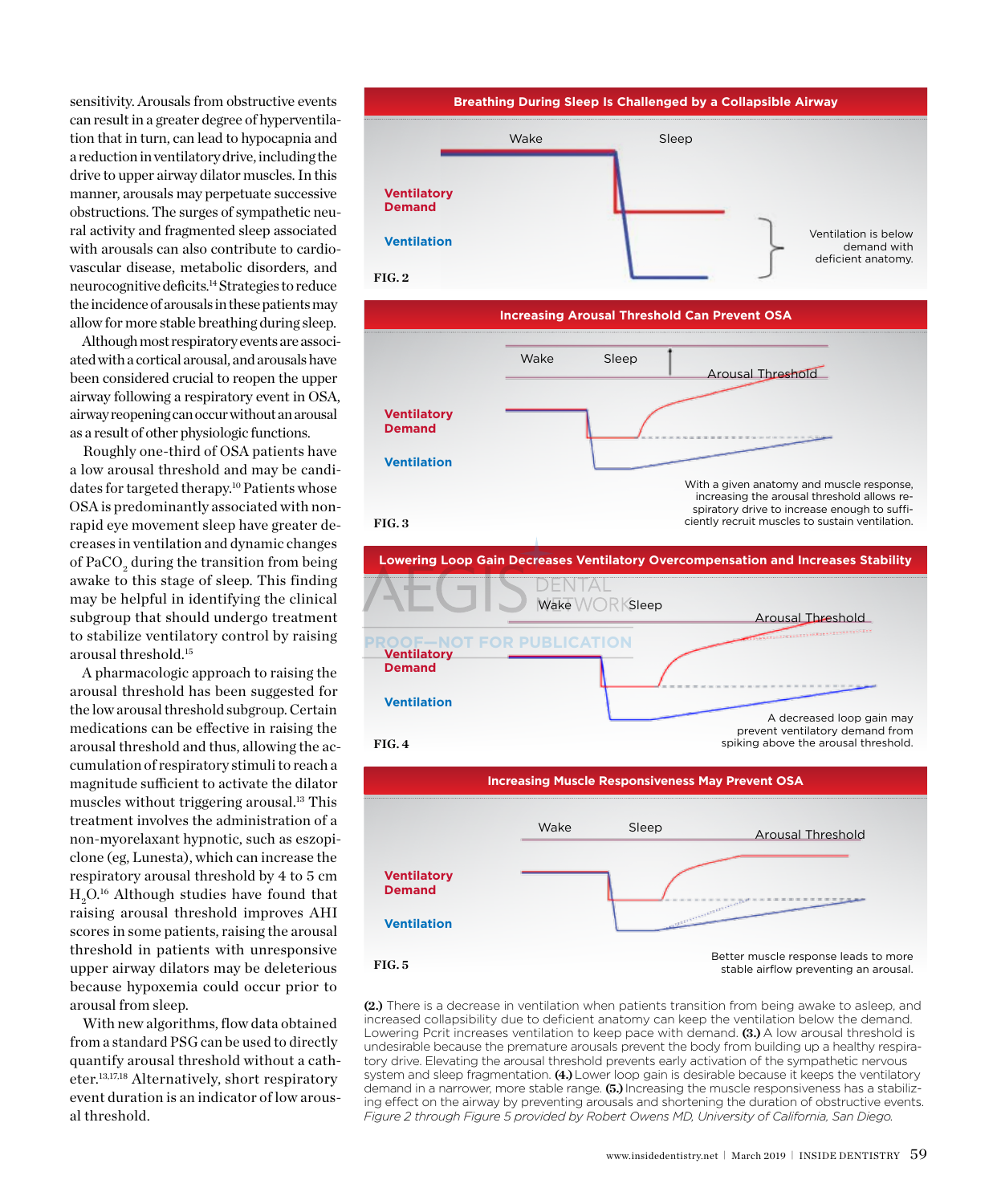#### Loop Gain

Loop gain, which is an engineering term, is a value describing the propensity of a system governed by feedback loops to develop unstable behavior. Ventilation is such a system. Loop gain in a ventilation system measures the stability of the negative feedback chemoreflex control system, calculated as the ratio of the ventilatory response to the disturbance that elicited the response (Figure 4).

This tightly controlled, rapidly responsive negative feedback system between the brain and the lungs allows for stable ventilation with relatively small changes in  $\mathrm{CO}_2$  levels. The oscillating  $\text{PaCO}_2$  levels in the system stay comfortably within a  $\mathrm{CO}_2$  reserve of approximately 5 mm Hg.19

During sleep, the levels of  $\mathrm{CO}_2^{\scriptscriptstyle{}}$  and  $\mathrm{O}_2^{\scriptscriptstyle{}}$ in the blood dominate ventilatory control. Arterial CO<sub>2</sub> has the greater influence, and an increase in CO $_{\textrm{\tiny{2}}}$ stimulates an increase in ventilatory drive. Ventilatory drive determines not only the level of activity of the thoracic pump muscles but also the upper airway dilator muscles.<sup>14</sup> When the  $\mathrm{CO}_2$  level is low as a consequence of hyperventilation, the neural drive to the upper airway muscles is reduced and the upper airway becomes susceptible to collapse.

A low loop gain (ie,  $\leq$  1) is consistent with stable breathing. The initial ventilatory response may partially correct the changes in blood gas

levels, with any residual changes being gradually corrected later. This is a stable response that is considered to have low loop gain.

High loop gain is a consequence of hypersensitive ventilatory control. This occurs when the initial ventilatory response results in an "overcorrection" or "overcompensation" of the changes in gas levels such that they are better than they were before the perturbation. High loop gain is an indicator of less stable control because a disproportionately large ventilatory response will result in a greater degree of hypocapnia and a subsequent reduction in ventilatory drive. In this manner, a high loop gain (ie, > 1) contributes to the perpetuation of apneas.<sup>14</sup>

Predictors of OSA resolution with oral appliance therapy are now available because recent studies have revealed that those who responded well had airways that were less likely to collapse (ie, a more negative Pcrit) and lower baseline loop gain when compared with those who responded poorly. Oral appliance therapy improves upper airway collapsibility by addressing anatomical traits; it does not affect muscle dilator effectiveness, loop gain, or arousal thresholds. Those who responded poorly to oral appliance therapy experienced improvement in their upper airway anatomy and collapsibility, but these patients still had residual OSA due to nonanatomic contributions (ie, high loop gain).

In fact, anatomical treatments for sleep apnea may be ineffective in those with excessively high loop gain. Fortunately, measurement of the underlying loop gain can enable clinicians to provide appropriate alternative therapies to these patients because high loop gain is a modifiable factor in one-third of patients with OSA. In addition, loop gain can be used to predict the effectiveness of surgical procedures.20 Supplemental  $\mathrm{O}_2$  can lower loop gain by 50%, and acetazolamide can lower loop gain by 40% to 50%. The effectiveness of  $\mathrm{CO}_2$  stabilization will depend on the baseline value. Algorithms can be used to collect loop gain data from the results of a standard PSG. 13,21

#### Muscle Recruitment

The magnitude of the stimuli (ie, from both negative pressure and chemostimulation) required to recruit upper airway dilator muscles adequately to overcome negative intrapharyngeal closing pressures is called the upper airway recruitment threshold (Figure 5). Poor upper airway muscle responsiveness increases the duration of obstructive events because greater stimuli are required to activate the muscles to terminate the obstruction. If the upper airway muscle responsiveness is sufficiently poor, then arousal is necessary to initiate airway opening. The increased chemoreflex drive resulting from both the prolonged obstruction and the accompanying

### **Table 1**

### Targeted Non-CPAP Interventions for Each of the Phenotypic Traits of OSA<sup>a,b</sup>

#### Impaired Anatomy (High Pcrit)

Mandibular advancement (2.3 cm  $H_2O \downarrow$  in Pcrit)

Upper airway surgery (3.3 cm  $H_2O \downarrow$  in Pcrit)

Supine avoidance (2.2 cm  $H_2O \downarrow$  in Pcrit)

Head extension (13.1 cm  $H_2O \downarrow$  in Pcrit from flexion to extension)

Weight loss (7.5 cm  $H_2O \downarrow$  in Pcrit with a 17% reduction in body mass index)

Surfactant (1.75 cm  $H_2O \downarrow$  in Pcrit)

#### Impaired Dilator Muscle Function When Asleep

Upper airway muscle training (muscle effects unknown,  $~50\%$   $~1$  in AHI)

Hypoglossal nerve stimulation (supra-physiologic stimuli, ~50% to 70% ↓ in AHI)

Desipramine (prevents the typical ~25% sleep-related reduction in tonic genioglossus activity and  $\downarrow$  Pcrit by ~2 to 3 cm H<sub>2</sub>O)

#### Respiratory Control Instability (High Loop Gain)

Supplemental  $O<sub>2</sub>$  $(*50\% \downarrow in loop gain)$ 

 $CO<sub>2</sub>$  stabilization (variable AHI changes according to baseline respiratory control characteristics)

Acetazolamide  $(*40\% \downarrow in loop gain)$ 

#### Low Respiratory Arousal Threshold

Non-myorelaxant hypnotics (4 to 5 cm  $H_2O$  1 in arousal threshold)

<sup>a</sup>The size of the change that accompanies each intervention is provided in parentheses. <sup>b</sup>Reprinted from *Sleep Medicine Reviews,* 37, Eckert DJ, Phenotypic approaches to obstructive sleep apnoea – New pathways for targeted therapy, 45-59, Copyright 2018, with permission from Elsevier.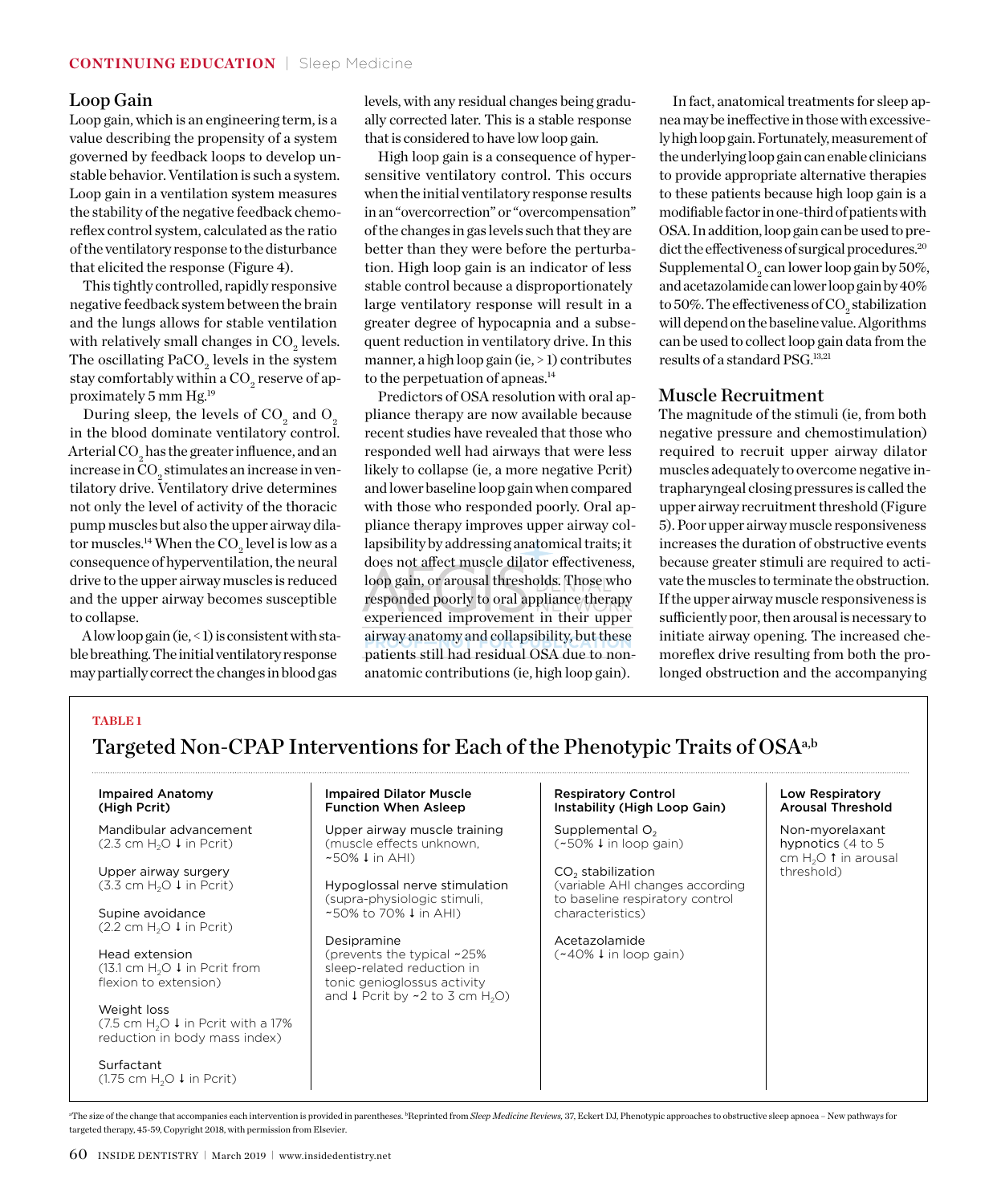

**(6.)** An evidence-based approach is the basis of precision medicine. A trial-and-error approach is both time-consuming and much more expensive.



#### **fig. 7**

**(7.)** Trait-targeted therapy is an important component of precision medicine that is derived from evidence-based diagnosis.

arousal serves to increase the ventilatory response after airway opening. Thus, poor upper airway muscle recruitment interacts with the arousal threshold and loop gain to contribute to repetitive apnea.<sup>14</sup> Interestingly, enhanced upper airway muscle responsiveness is a distinct feature among overweight or obese individuals without OSA.22

Improved muscle compensation is associated with a reduction in AHI score. Muscle training can decrease an AHI score by 50%, and hypoglossal nerve stimulation can decrease it by 50% to 70%. Pharmacologic treatments, such as the administration of desipramine, can decrease Pcrit by 2 to 3 cm  $\rm H_2O$ , significantly improving genioglossus muscle responsiveness and, consequently, upper airway collapsibility in patients with OSA.23

Combining medications such as oxybutynin and atomoxetine boosts responsiveness during non-rapid eye movement sleep. Oxybutynin blocks receptors for acetylcholine on hypoglossal motor neurons, making the genioglossus muscle more responsive during rapid eye movement sleep, and atomoxetine prevents norepinephrine from being resorbed by the neurons that release it, increasing its signal.24

Upper airway muscle responsiveness can be evaluated by using algorithms on data collected from a standard PSG. 13,25

#### Discussion

The causes of SRBDs are multifactorial, not just anatomically driven; thus, assessments of anatomic and nonanatomic contributions should be used to direct trait-targeted therapies. Trait targets include high Pcrit, low arousal threshold, high loop gain, and poor muscle responsiveness. Because each traittargeted therapy provides a limited benefit, for cases involving more than one trait, combination therapy may be required to achieve a stable airway (Table 1).5

Given the heterogeneity of the causes of SRBDs, it is no wonder that many clinicians have gone down the unscientific path of "trial and error" treatments<sup>26</sup> (Figure 6). New diagnostic methods to measure a patient's underlying physiologic traits using routine clinical sleep study data have removed some of the uncertainty and empowered clinicians to deliver individualized therapy for SRBD treatment (Figure 7).14,27,28,29 Maintaining a collaborative mindset among dental, medical, and allied health professionals will lead to evidence-based treatment decisions and optimize patient airway and sleep outcomes.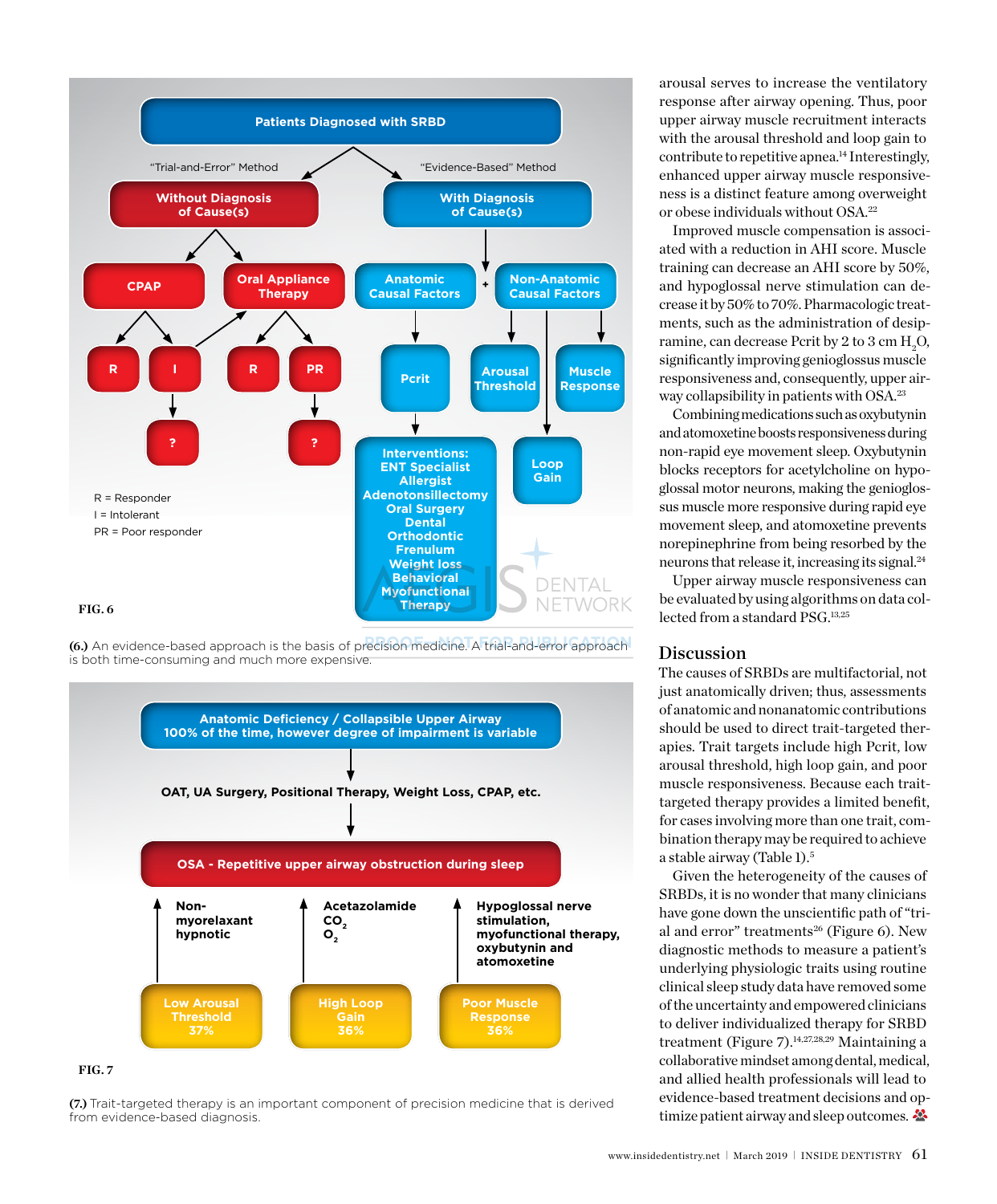#### *References*

1. Benjafield A, Valentine K, Ayas N, et al. Global prevalence of obstructive sleep apnea in adults: estimation using currently available data. *American Journal of Respiratory and Critical Care Medicine.* 2018; 197:A3962. 2. Heinzer R, Vat S, Marques-Vidal P, et al. Prevalence of sleep-disordered breathing in the general population: the HypnoLaus study. *Lancet Respir Med*. 2015;3(4):310-318.

3. American Dental Association. Proposed policy statement on the role of dentistry in the treatment of sleep-related breathing disorders. American Dental Association Website. http://www.ada.org/~/media/ ADA/Member%20Center/FIles/Role\_of\_Dentistry\_ in\_the\_Treatment\_of\_Sleep\_1-5.pdf ?la=en. Accessed November 21, 2018.

4. Gray EL, McKenzie DK, Eckert DJ. Obstructive sleep apnea without obesity is common and difficult to treat: evidence for a distinct pathophysiolog- ical phenotype. *J Clin Sleep Med*. 2017;13(1):81-88.

5. Eckert DJ. Phenotypic approaches to obstructive sleep apnoea - New pathways for targeted therapy. *Sleep Med Rev*. 2018;37:45-59.

6. Neelapu BC, Kharbanda OP, Sardana HK, et al. Craniofacial and upper airway morphology in adult obstructive sleep apnea patients: A systematic review and meta-analysis of cephalometric studies. *Sleep Med Rev*. 2017;31:79-90.

7. Wellman A, Eckert DJ, Jordan AS, et al. A method for measuring and modeling the physiological traits causing obstructive sleep apnea. *J Appl Physiol (1985)*. 2011;110(6):1627-1637.

8. Gleadhill IC, Schwartz AR, Schubert N, et al. Upper airway collapsibility in snorers and in patients with obstructive hypopnea and apnea. *Am Rev Respir Dis*. 1991;143(6):1300-1303.

9. Azarbarzin A, Sands SA, Taranto-Montemurro L,

et al. Estimation of pharyngeal collapsibility during sleep by peak inspiratory airflow. *Sleep*. 2017;40(1). doi:.1093/sleep/zsw005.

10. Eckert DJ, White DP, Jordan AS, et al. Defining phenotypic causes of obstructive sleep apnea. Identification of novel therapeutic targets. *Am J Respir Crit Care Med*. 2013;188(8):996-1004.

11. Gold AR, Marcus CL, Dipalo, et al. Upper airway collapsibility during sleep in upper airway resistance syndrome. *Chest*. 2002;121(5):1531-1540.

12. Meurice JC, Marc I, Carrier G, et al. Effects of mouth opening on upper airway collapsibility in normal sleeping subjects. *Am J Respir Crit Care Med*. 1996; 153(1):255-259.

13. Sands SA, Edwards BA, Terrill PI, et al. Phenotyping pharyngeal pathophysiology using polysomnography in patients with obstructive sleep apnea. *Am J Respir Crit Care Med*. 2018;197(9):1187-1197.

14. Deacon NL, Jen R, Li Y, et al. Treatment of obstructive sleep apnea. Prospects for personalized combined modality therapy. *Ann Am Thorac Soc*. 2016;13(1):101-108. 15. Yamauchi M, Fujita Y, Kumamoto M, Yoshikawa M, Ohnishi Y, Nakano H, Strohl KP, Kimura H. Nonrapid eye movement-predominant obstructive sleep apnea: detection and mechanism. *J Clin Sleep Med* 2015;11(9):987–993.

16. Eckert DJ, Owens RL, Kehlmann GB, et al. Eszopiclone increases the respiratory arousal threshold and lowers the apnoea/hypopnoea index in obstructive sleep apnoea patients with a low arousal threshold. *Clin Sci (Lond)*. 2011;120(12):505-514. 17. Sands SA, Terrill PI, Edwards BA, et al. Quantifying the arousal threshold using polysomnography in obstructive sleep apnea. *Sleep*. 2018;41(1). doi: 10.1093/sleep/zsx183.

18. Edwards BA, Eckert DJ, McSharry DG, et al. Clinical predictors of the respiratory arousal threshold in patients with obstructive sleep apnea. *Am J Respir Crit*  *Care Med*. 2014;190(11):1293-1300.

19. Naughton MT. Loop gain in apnea: gaining control or controlling the gain? *Am J Respir Crit Care Med*. 2010;181 (2):103-105.

20. Joosten SA, Leong P, Landry SA, et al. Loop gain predicts the response to upper airway surgery in patients with obstructive sleep apnea. *Sleep*. 2017;40(7). doi: 10.1093/sleep/zsx094.

21. Terrill PI, Edwards BA, Nemati S, et al. Quantifying the ventilatory control contribution to sleep apnoea using polysomnography. *Eur Respir J*. 2015;45(2):408-418. 22. Sands SA, Eckert DJ, Jordan AS, et al. Enhanced upper-airway muscle responsiveness is a distinct feature of overweight/obese individuals without sleep apnea. *Am J Respir Crit Care Med*. 2014;190(8):930-937. 23. Taranto-Montemurro L, Sands SA, Edwards BA, et al. Desipramine improves upper airway collapsibility and reduces OSA severity in patients with minimal muscle compensation. *Eur Respir J*. 2016;48 (5):1340-1350.

24. Wadman, M. Drug pair shows promise for treating sleep apnea. *Science*. 2018;361(6408):1174-1175. 25. Loewen AH, Ostrowski M, Laprairie J, et al. Response of genioglossus muscle to increasing chemical drive in sleeping obstructive apnea patients. *Sleep*. 2011;34(8):1061-1073.

26. Carberry JC, Amatoury J, Eckert DJ. Personalized management approach for OSA. *Chest*. 2018;153(3): 744-755.

27. Osman AM, Carter SG, Carberry JC, et al. Obstructive sleep apnea: current perspectives. *Nat Sci Sleep*. 2018;10:21-34.

28. Malhotra A, Orr JE, Owens RL. On the cutting edge of obstructive sleep apnoea: where next? *Lancet Respir Med*. 2015;3(5):397-403.

29. Lim DC, Sutherland K, Cistulli PA, et al. P4 medicine approach to obstructive sleep apnoea. *Respirology*. 2017;22(5):849-860.

| <b>CONTINUING EDUCATION</b><br><u> Allian Maria de la Ca</u>                                                                                                                                                                                                                                                                                                                                                                                                                                                                                                                                   |                                                                                                                                                                                                                                                                                                                                                                                                                                                                                                                                                                                                                                                                                                                                             | Inside                                                                                                                                                                                                   |
|------------------------------------------------------------------------------------------------------------------------------------------------------------------------------------------------------------------------------------------------------------------------------------------------------------------------------------------------------------------------------------------------------------------------------------------------------------------------------------------------------------------------------------------------------------------------------------------------|---------------------------------------------------------------------------------------------------------------------------------------------------------------------------------------------------------------------------------------------------------------------------------------------------------------------------------------------------------------------------------------------------------------------------------------------------------------------------------------------------------------------------------------------------------------------------------------------------------------------------------------------------------------------------------------------------------------------------------------------|----------------------------------------------------------------------------------------------------------------------------------------------------------------------------------------------------------|
| Tooth Whitening<br><b>Ment L. Rowell, One</b><br>the same prior of 2.2 of them that the most in custod the former threat coupl to restraints a distributed models your name and processes.<br>where is said the monitorization of all a strict into the<br>Photomorphic dia farmer Ford Minister 76 to Editor not tant auto photography<br>O show more panyle are schools with the assumption of their<br>4. Find of by<br>R. & Jack or ac.<br>2. 6 Just or an<br>A A hat at to<br>C What percent of the procession has tried a professor<br>A. U.S.<br><b>K.299</b><br>5.435<br><b>B Glos</b> | all definition and the process channel company law man market to explicit the phone in all the stress or put of a party of<br>constitutions of the control of the police of the police of the police of the control of the control of the control of the police of the control of the control of the control of the control of the control of the control of<br>O A 501 commencion of carbonicle pressure producer<br>A 10 Seminated percent<br><b>B. Jack Sullman perman</b><br><b>C. Mit Auditions Associate</b><br>A 27% hadissimi parents<br>A HOME base of least world it may predictative<br><b><i><u>Search College Inc.</u></i></b><br>A. Post-school and a members of<br><b>B. Milledell</b><br>Chromosomewana<br>A series contact | enusur<br><b>Is Your Go-To Source for CE</b><br>Get your continuing education credits from <i>Inside Dentistry</i> . Each monthly<br>issue contains 2 hours of ADA/CERP-accredited continuing education. |
| O How many competent from grow to the sheetist in<br><b>B. J. God va a</b><br>R 4 mil of br<br><b>S.Kingarier</b><br><b>BRAKUTE</b><br>Portchess of contom Stays for the portland                                                                                                                                                                                                                                                                                                                                                                                                              | O The use of an in affice light provides a blue-long metur<br>please to belie temp days of continuous home tray and<br>R. Strategie<br>$2.3$ mainless<br>B. T. monato                                                                                                                                                                                                                                                                                                                                                                                                                                                                                                                                                                       | Go to id.cdeworld.com for previously published<br><b>CATCHING UP?</b><br>CE articles as well as webinars and more.                                                                                       |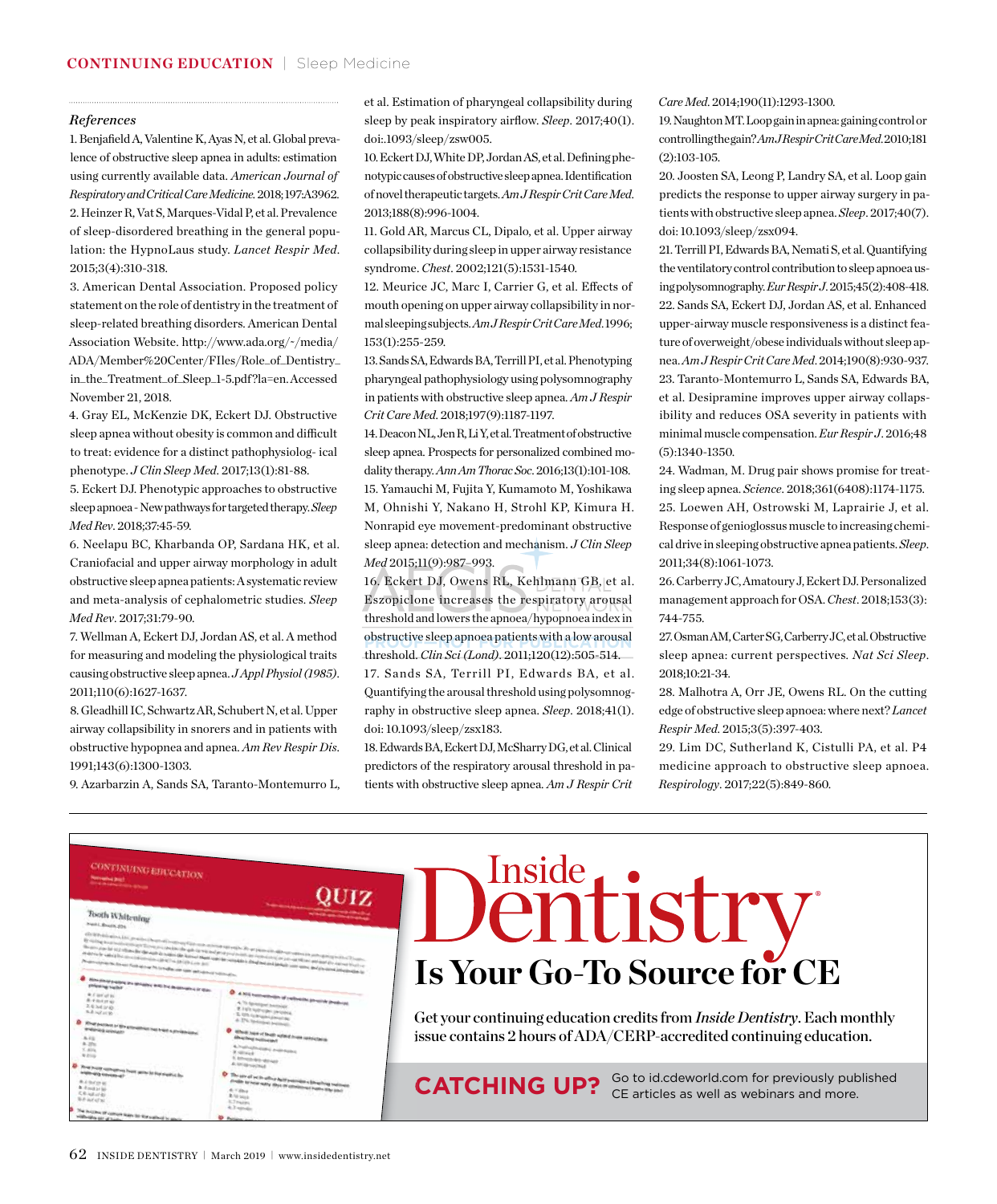**March 2019**

Course valid from 3/1/19 to 3/31/22

**To take this quiz, log on to www.insidedentistryce.com/go/1923 or fill out and mail the answer form on the next page.**

## **Evidence-Based Treatment for Sleep-Related Breathing Disorders**

#### Steven Lamberg, DDS

AEGIS Publications, LLC, provides 2 hours of Continuing Education credit for this article. We are pleased to offer two options for participating in this CE lesson. By visiting www.insidedentistryCE.com, you can take the quiz for \$16 and print your certificate immediately, or you can fill out and mail the Answer Sheet on the next page for \$32. **(Note: for the mail-in option the Answer Sheet must be completely filled out and include your name and payment information in order to be valid.)** For more information, call 877-4-AEGIS-1, ext. 207.

**Please complete the Answer Form on page 66, including your name and payment information.**

| o | Approximately what percentage of affected patients<br>have at least one nonanatomic trait that contributes a<br>variable influence to their airway function?<br>A. 20%<br><b>B.</b> 46%<br>C. 69%<br>D. 83%              |       | The surges of sympathetic neural activity and fragmented<br>sleep associated with arousals can also contribute to:<br>A. cardiovascular disease.<br><b>B.</b> metabolic disorders.<br>C. neurocognitive deficits.<br>D. all of the above.                                                                     |
|---|--------------------------------------------------------------------------------------------------------------------------------------------------------------------------------------------------------------------------|-------|---------------------------------------------------------------------------------------------------------------------------------------------------------------------------------------------------------------------------------------------------------------------------------------------------------------|
| 2 | What is an objective measurement of upper<br>airway collapsibility?<br>A. Pcrit<br><b>B.</b> Arousal threshold<br>C. Loop gain<br><b>PROOF—NOT</b><br>D. Muscle recruitment                                              |       | Administration of a non-myorelaxant hypnotic, such as<br>eszopiclone (eg, Lunesta) can increase the respiratory<br>arousal threshold by:<br>A <sub>N</sub> 1to <sub>2</sub> cm H <sub>2</sub> O.<br><b>B.</b> 2 to 3 cm H <sub>2</sub> O.<br>c. 3 to 4 cm H <sub>2</sub> O.<br>D. 4 to 5 cm H <sub>2</sub> O. |
| 6 | A Pcrit above what value reflects anatomic compromise?<br>A. $-8$ cm $H_2O$<br><b>B.</b> $-7$ cm $H_2O$<br><b>c.</b> -6 cm $H_2O$<br>$D. -5$ cm $H2O$                                                                    | 8     | What is a consequence of hypersensitive ventilatory control?<br>A. Anatomic impairment<br><b>B.</b> Lower Pcrit<br>C. High loop gain<br>D. Enhanced muscle responsiveness                                                                                                                                     |
| 6 | A 10% weight loss can lower Pcrit by:<br>A. 2 to 4 cm $H_2O$ .<br><b>B.</b> 3 to 5 cm $H_2O$ .<br><b>c.</b> 1 to 2 cm $H_2O$ .<br><b>D.</b> 2 to 3 cm $H_2O$ .<br>What is defined as the intrathoracic pressure level at | ( 9 ) | High loop gain is a modifiable factor in what proportion<br>of patients with OSA?<br>A. One-half<br><b>B.</b> One-third<br>c. One-quarter<br>D. One-fifth                                                                                                                                                     |
|   | which a given individual has an arousal?<br>A. Pcrit<br>B. Respiratory arousal threshold<br>C. Airway recruitment threshold<br>D. Loop gain                                                                              | (10)  | Muscle training can decrease an AHI score by what percentage?<br>A. 10%<br><b>B.</b> 30%<br>c. 50%<br>D. 70%                                                                                                                                                                                                  |

## ADA C.E.R.P<sup>®</sup> Recognition Program

A **Academy**<br>of General Dentistry **PACE** 

**Continuing Education**

**Approved PACEProgram Provider FAGD/MAGD Credit Approval does not imply acceptance by a state or provincial board of dentistry or AGD endorsement 1/1/2017 to 12/31/2022. Provider ID# 209722**